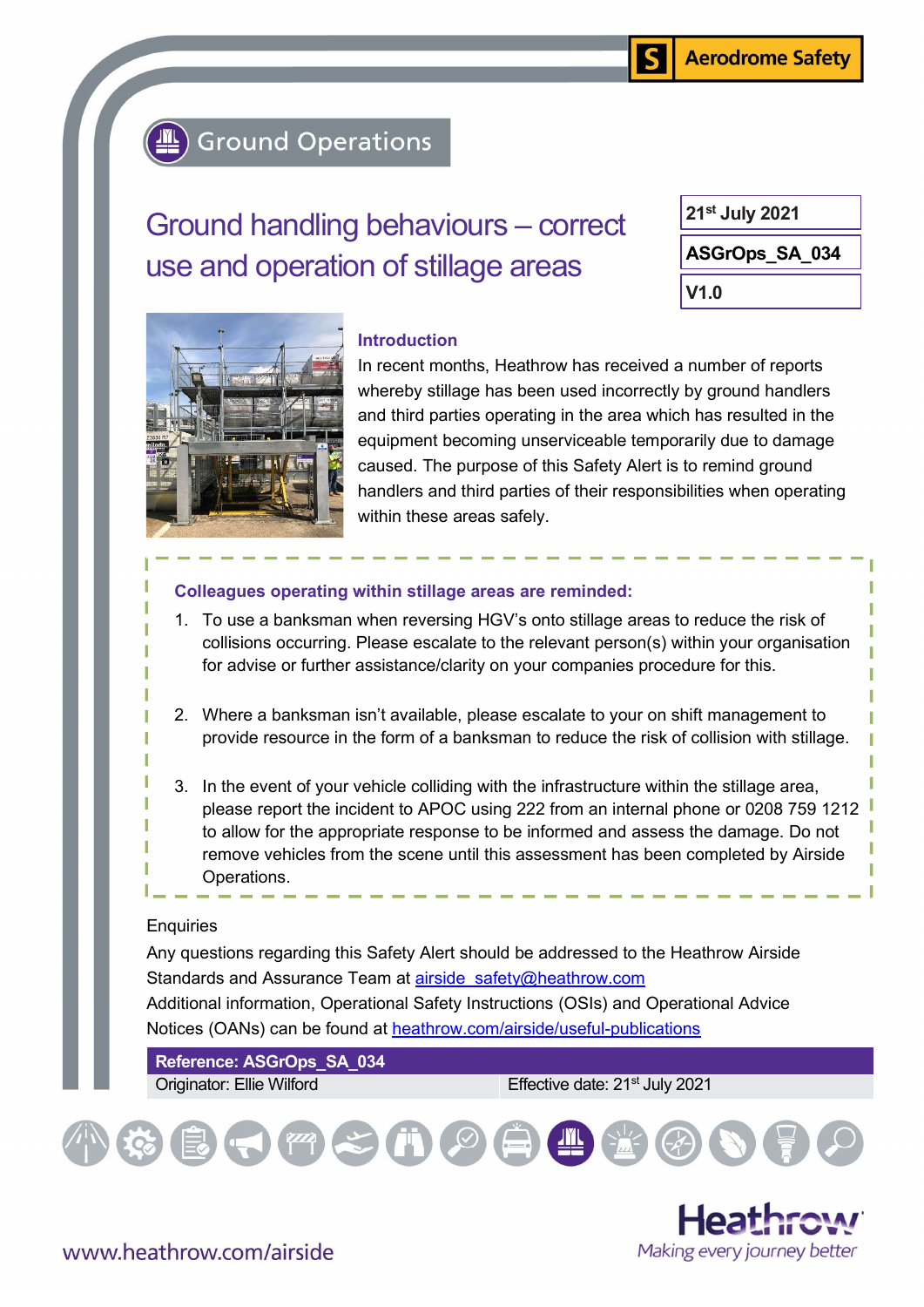

Airfield Safety and Standards Officer Airside Operations Facility Building 16887 Approved by: Dwayne Black Safety Improvement and Investigation Manager